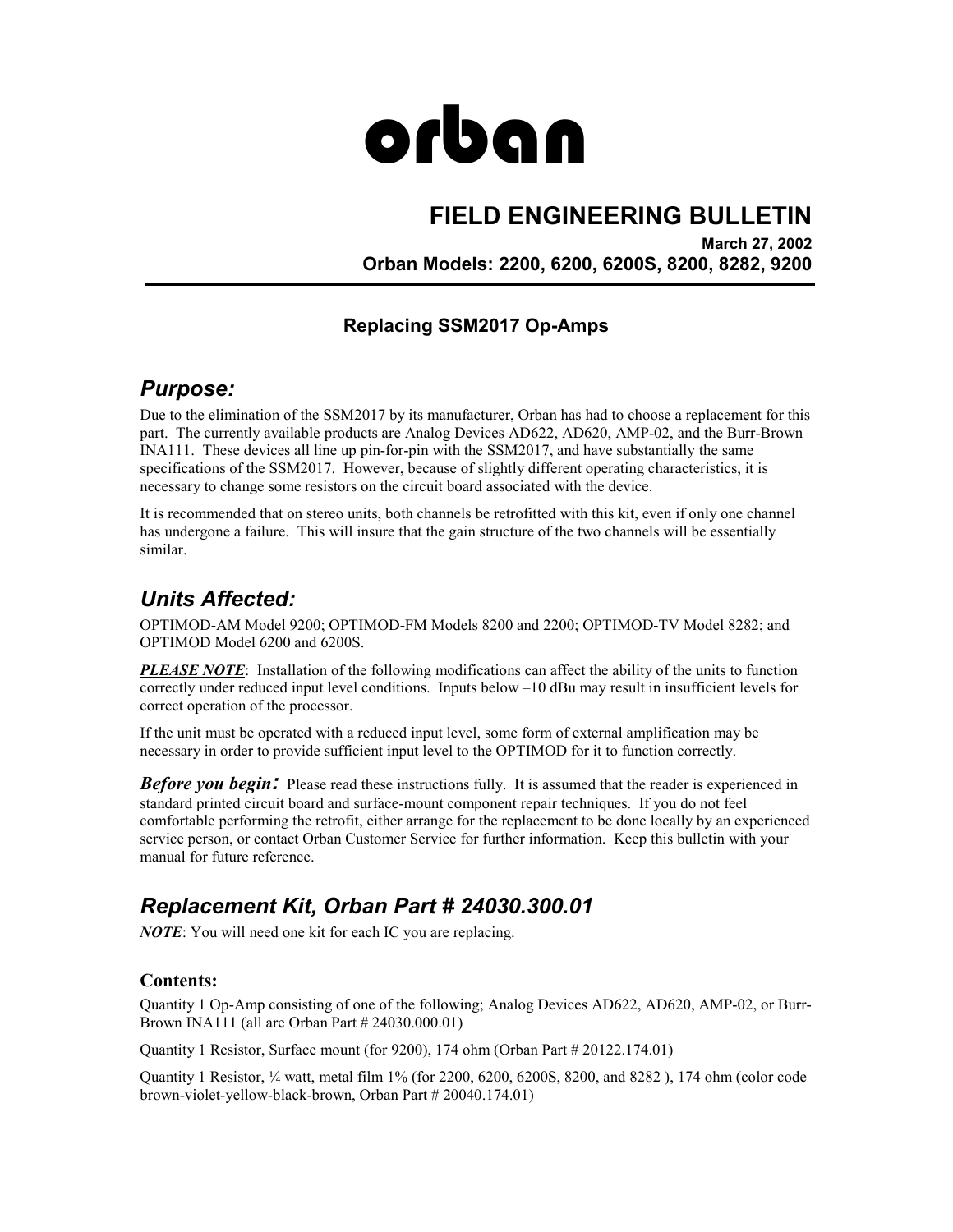Quantity 1 Resistor, ¼ watt, metal film 1% (for 2200, 6200, 6200S, 8200, and 8282 ), 220 ohm (color code red-red-black-black-brown, Orban Part # 20040.220.01)

Quantity 1 Instructions, this Field Engineering Bulletin, Orban Part # 95384.000.01

## *Tools Required:*

Phillips Screwdriver, #1 blade

Fine-tip, medium wattage soldering iron, tip temperature at least 700 degrees.

(for 9200, two soldering irons are recommended)

Rosin-core electrical solder, 20-22 gauge

Close-work magnifying lens

Small pair of needle-nose pliers

Solder removal tool, either vacuum-pneumatic, or wick-type absorbent

Anti-static wrist strap (for safety grounding)

Small pair of wire-cutters

### *Important!*

Perform the installation under static control conditions. Simply walking across a rug can generate a static charge of 20,000 volts. This is the spark or shock you may have felt when touching a doorknob or some other conductive item. A much smaller static discharge is likely to completely destroy one or more of the CMOS semiconductors employed in the OPTIMOD. Static damage will not be covered under warranty.

There are many common sources of static. Most involve some type of friction between two dissimilar materials. Some examples are combing your hair, sliding across a seat cover or rolling a cart across the floor. Since the threshold of human perception for a static discharge is 3000 volts, many damaging discharges will not even be noticed.

Basic damage prevention consists of minimizing generation, discharging any accumulated static charge on your body or workstation and preventing that discharge from being sent to or through an electronic component. A static wriststrap (grounded through a protective resistor) and a static safe workbench with a conductive surface should be used. This will prevent any buildup of damaging static.

## *Preparing the Unit for Servicing*

#### **FOR MODELS 2200, 6200, 6200S AND 9200:**

A. Disconnect the power from the unit. Also, disconnect all audio inputs and outputs, any composite outputs, and remote interface connections.

B. If your unit is mounted in an equipment rack, remove it from the equipment rack, and place it on an anti-static workbench.

C. Using a small Phillips screwdriver, remove the screws that secure the top cover. Reserve these screws for reassembly. Do NOT remove the circuit board from the chassis. Skip to the "Performing the Modification" section applicable to your unit.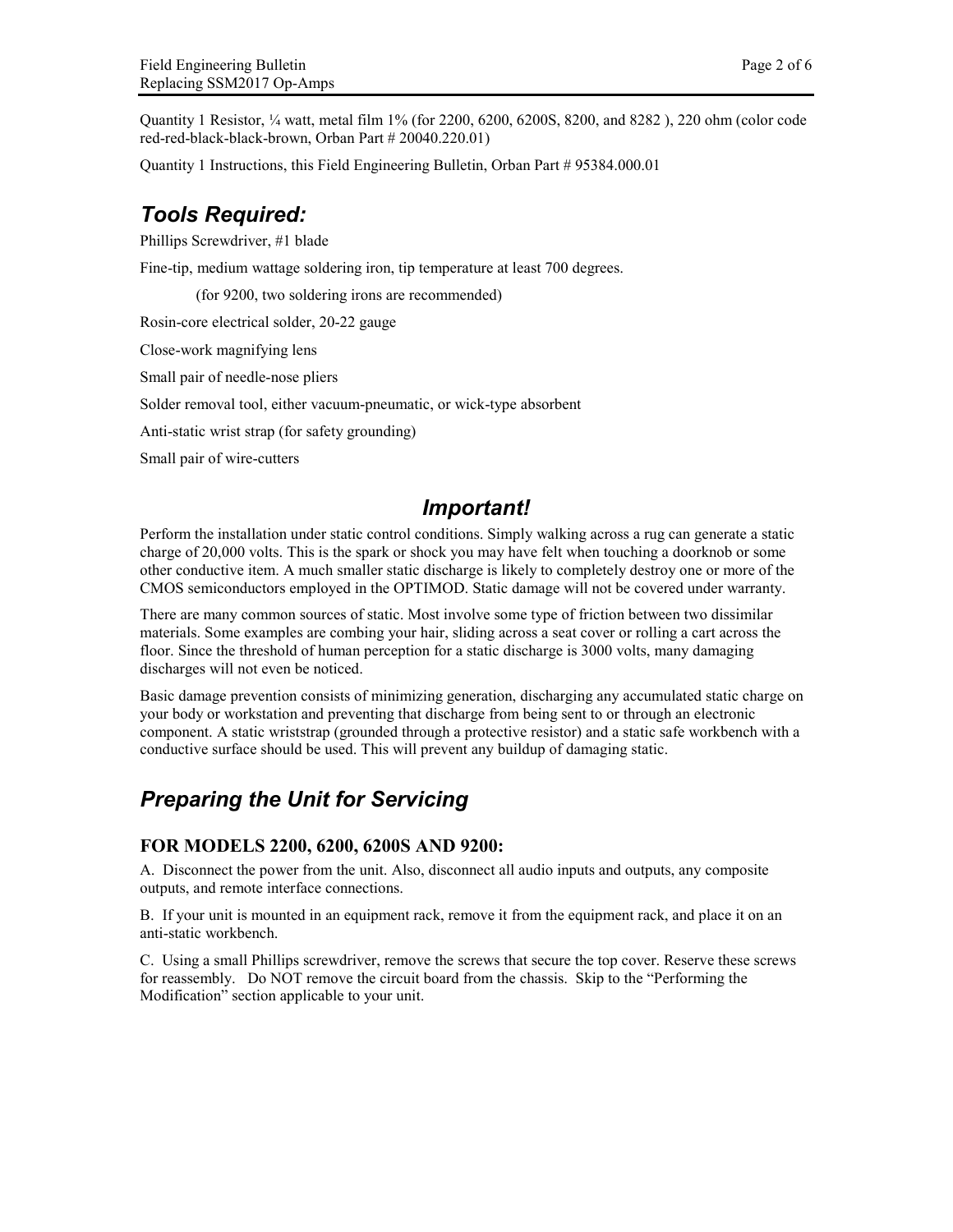#### **FOR MODELS 8200 AND 8282:**

A. Disconnect the power from the unit. Also disconnect all audio inputs and outputs, any composite outputs, and remote interface connections.

B. Note that it is NOT necessary to remove your 8200 or 8282 from the equipment rack to perform these modifications.

C. Using a small Phillips screwdriver, open the front panel by removing the six screws around the perimeter that hold the panel in place. Remove the analog I/O circuit board. Position the board into a secure and anti-static work area which will allow access to both sides of the board. Skip to the "Performing the Modification" section applicable to your unit.

# *Performing the Modification*

#### **FOR 9200:**

A. Locate the input op-amp, IC 300, and resistor R303 (see the schematic drawing on page 6-32 in the Orban 9200 Operating Manual). Note the orientation of the notch or dot on the IC.

B. Remove the IC from its socket by lifting it upward with the needle-nose pliers. Discard this component.

C. Using two soldering irons, place one on each side of resistor R303. Allow a few moments for the heat to melt the solder until it flows.

D. CAREFULLY lift the soldering irons up simultaneously. The resistor should come up with the irons. Discard the old resistor.

E. Remove the new surface-mount resistor from its package. Apply a small amount of solder onto one of the surface mount pads on the circuit board.

F. Using the needle-nose, hold the new surface mount resistor in place on the circuit board against the small amount of solder on the pad. Heat the solder until it flows, and allow the end of the resistor to penetrate the solder.

G. Quickly position the resistor until it is properly lined up on the board. Remove the heat and allow the solder to harden.

H. Solder the other side of the resistor in place.

I. Orient the IC such that the notch (or dot) on the IC is pointing towards the rear of the card, in the same position as the IC that was removed in step B above. Insert the new IC into the socket, taking care not to bend any pins.

J. Test your OPTIMOD by applying audio to the input and insuring it arrives at the output.

K. Replace the top cover and secure by re-installing the screws previously removed. Your OPTIMOD is now ready to be put back into service.

#### **FOR 8200/8282:**

There are two methods of retrofitting available for the 8200 and 8282 products. One method is to remove the existing resistors on the circuit boards, and replace them with new resistors. The other method consists of tack-soldering a new resistor across each of the existing resistors on the circuit board.

In deciding which method to use, it should be remembered that removing and replacing the existing resistors, while time-consuming and more difficult, will provide a longer-lasting and more permanent modification. Both methods are discussed in this Bulletin.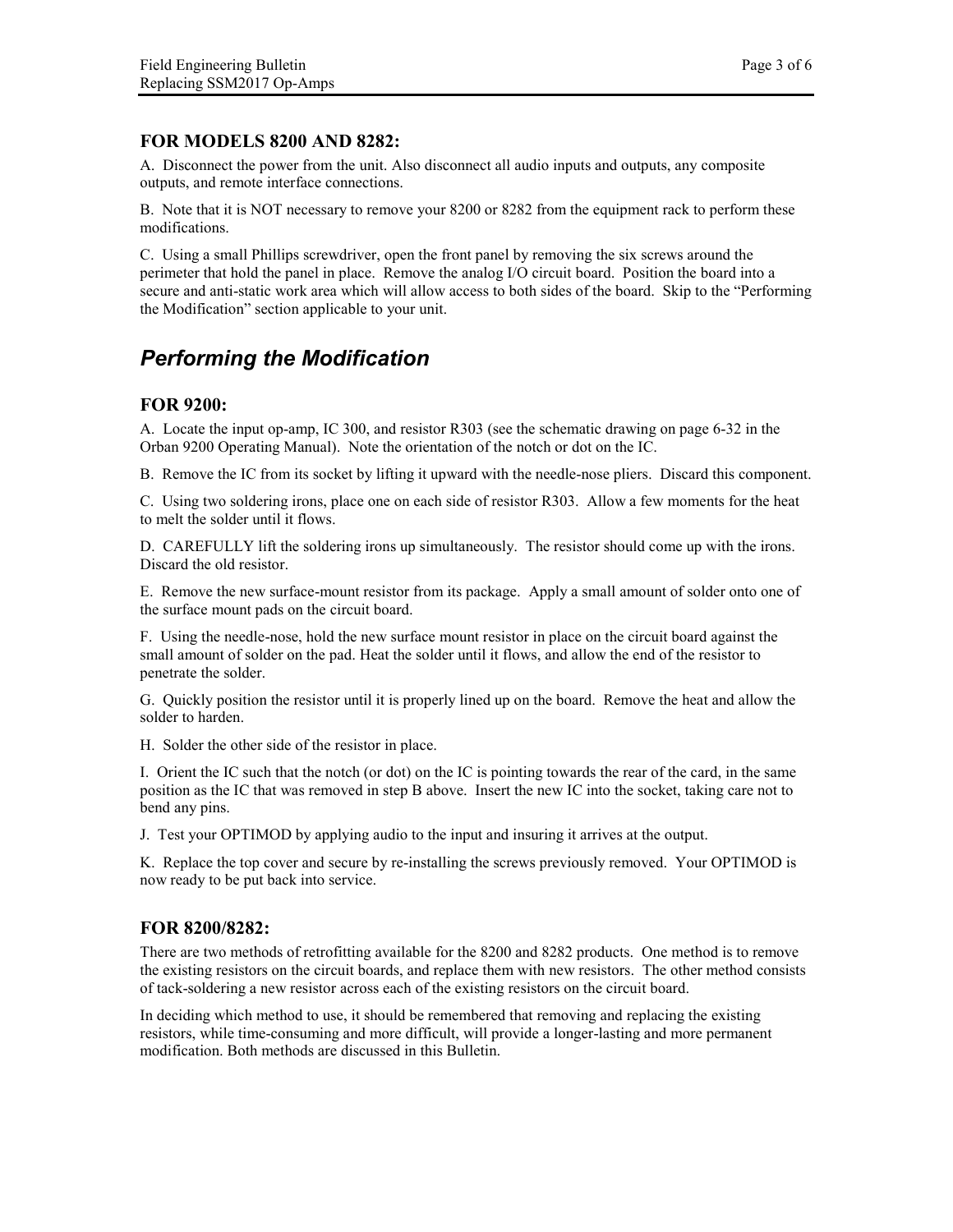#### **For resistor replacement:**

A. Locate input IC 3 and IC 15, and their associated resistors, R226 and R205 (see the schematic drawing on page 6-64 of the Orban 8200 Owner's Manual or page 6-51 of the Orban 8282 Owner's Manual). Note the orientation of the notch or dot on the IC.

B. Remove IC 3 and IC 15 from their sockets by lifting it upward with the needle-nose pliers. Discard these components.

C. Remove resistors R226 and R205 by clipping the leads at the bodies of the resistors. Discard the resistor bodies.

D. Carefully apply heat to each lead with the soldering iron on the solder side of the circuit board. Grasp the lead with the needle-nose pliers from the component side of the board. When the solder flows, gently pull the lead up and out of the board hole. *CAUTION:* do not force the lead to come loose by applying to much "pull" on the lead as you extract it. Also, do not overheat the solder side of the board by leaving the iron on too long. This runs the risk of damaging the trace on the circuit board. Once the leads are free, discard them.

E. Remove any remaining solder by means of either the vacuum-tool method, or by wicking up the solder from the solder side of the board.

F. Insert a 174-ohm resistor (one is provided in each kit) onto the circuit board and gently bend the leads outward on the solder side of the board. Solder the leads to the board, and then clip off any excess lead.

G. Orient the ICs such that the notch or dot on each IC is pointing towards the front of the card, in the same orientation as the ICs that were removed in step B above. Insert a new IC into each socket, taking care not to bend any pins.

H. Test your OPTIMOD by re-inserting the circuit board into its position in the chassis, running audio through it, and insuring that audio arrives at the outputs.

I. Re-install the front panel by re-inserting the six screws around the perimeter. Your OPTIMOD is now ready to be put back into service.

#### **For resistor modification:**

A. Locate input IC 3 and IC 15, and their associated resistors, R226 and R205. Note the orientation of the notch or dot on the ICs

B. Remove IC 3 and IC 15 from their sockets by lifting them upward with the needle-nose pliers. Discard these components.

C. Prepare the supplied 220 ohm resistors by bending the leads to form a 90° angle to the resistor's bodies. Trim the leads to approximately 3/16" (5 mm), and lightly tin them with a small amount of solder.

D. Carefully tack-solder the 220 ohm resistor across the existing resistor R205. Be careful not to use excessive solder, or overheat either component.

E. Perform the same operation as above for R226.

F. Orient the ICs such that the notch on each IC is pointing towards the front of the card, in the same orientation as the ICs that were removed in step B above. Insert a new IC into each socket, taking care not to bend any pins.

G. Test your OPTIMOD by re-inserting the circuit board into its position in the chassis, running audio through it, and insuring that audio arrives at the outputs.

H. Re-install the front panel by re-inserting the six screws around the perimeter. Your OPTIMOD is now ready to be put back into service.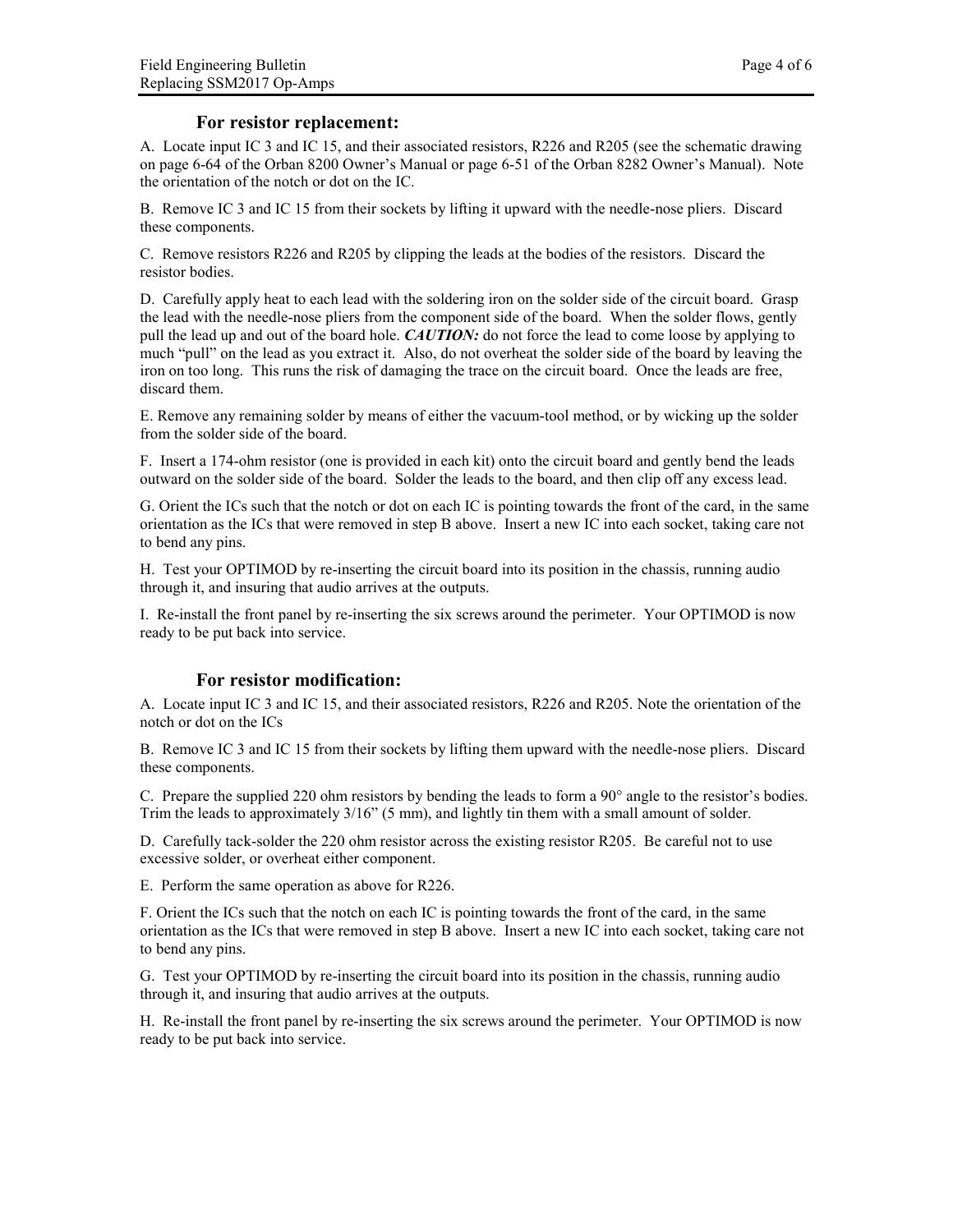#### **FOR 2200/6200:**

As with the 8200/8282 series, there are two methods of retrofitting available for the 2200 and 6200 products. One method is to remove the existing resistors on the circuit boards, and replace them with new resistors. The other method consists of tack-soldering a new resistor across each of the existing resistors on the circuit board.

In deciding which method to use, it should be remembered that removing and replacing the existing resistors, while time-consuming and more difficult, will provide a longer-lasting and more permanent modification. Both methods are discussed in this Bulletin.

#### **For resistor replacement:**

A. Locate input IC 300 and IC 308 (on the 2200) or IC 300 and IC 310 (on the 6200), and their associated resistors: R303 and R319 (on the 2200), or R303 and R322 (on the 6200). See page 6-39 of the Orban 2200 Operating Manual or page 6-34 of the Orban 6200 Operating Manual. Note the orientation of the notch or dot on the ICs.

B. Remove the two ICs from their sockets by lifting them upward with the needle-nose pliers. Discard these components.

C. Prepare the supplied 174 ohm resistors by bending the leads to form a 90° angle to the resistor's bodies. Trim the leads to approximately 1/8" (3mm), and lightly tin them with a small amount of solder.

D. Remove each existing resistor by first applying heat to one lead and gently pulling up on the resistor with the needle-nose pliers. Repeat this process on the second lead of the resistor. Be careful not to overheat the board by leaving the iron on too long. Discard both of the removed resistors.

E. Remove any remaining solder by means of either the vacuum-tool method, or by wicking up the solder from the board.

F. Insert the replacement resistors into the circuit board holes. Be certain that the resistor leads are short enough that they do not contact the chassis. Carefully solder each lead onto the board. Avoid melting excess solder onto the board.

G. Orient the ICs such that the notch or dot on each IC is pointing towards the rear panel of the unit, in the same position as the ICs that were removed in step B above. Insert a new IC into each socket, taking care not to bend any pins.

H. Test your OPTIMOD by running audio through it, and insuring that audio arrives at the outputs.

I. Re-install the top cover by re-inserting the screws around the perimeter. Your OPTIMOD is now ready to be put back into service.